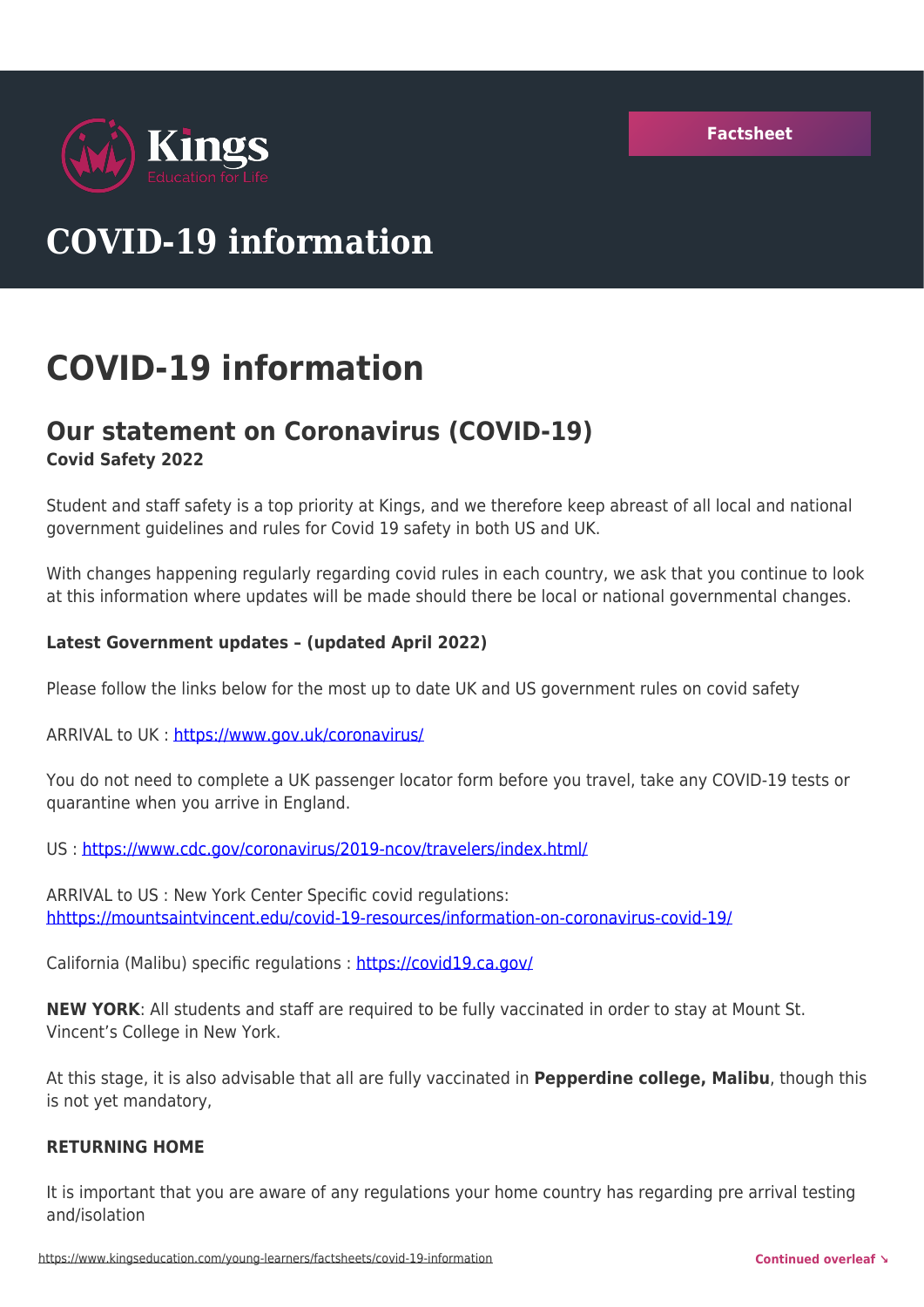Should you need to test prior to your departure our team in centre will provide you information as to where you can do so. Please note the costs of these tests can vary and they will have to be paid for by the individual taking them

Please also note most passengers will have to complete a self declaration or passenger locator form prior to travel. Our centre teams will ensure that you have done this before you fly home. You may also be expected to show proof of vaccination status so should have any proof available on digital and paper form (particularly in the US)

### **Kings Covid safety plans for Young Learner Programmes in 2022**

**Risk assessments:** full risk assessments will be carried out at all locations that Kings operate to ensure covid safety measures are adhered to.

A designated covid safety manager in each of our location whose responsibility will be to carry out all covid testing should it be required, as well as overseeing the welfare of any suspected cases. In addition to this, all staff will receive covid safety training.

**Hand sanitising:** regular sanitation areas with hand sanitiser will be provided on each site and students will be reminded to wash their hands regularly.

**Student Induction:** All students will receive a covid safety briefing as part of their induction on arrival at centre.

**Temperature checks:** Should it be deemed necessary at the time of operation, the covid safety and welfare manager will carry out daily temperature checks on all staff and students.

**Increased cleaning:** Kings are liaising with our host locations to ensure there is increased cleaning and disinfecting of highly populated areas around our sites.

**Quarantine programmes:** Kings will run closed group quarantine programmes for any groups and/or individuals arriving at the same time who need to quarantine whilst they await their arrival test results – this will include up to 2 days of on-site and online activities (no lessons in this time).

**Ventilation:** windows and doors will remain open in more crowded areas.

**Trips and excursions:** Masks must be worn on our private buses, and on any public transport used as well as when visiting any indoor attractions.

Kings will abide by the maximum numbers that each of the attractions deem appropriate under risk assessment.

#### **Managing Suspected Covid Cases**

**Symptoms** (one or more of the below):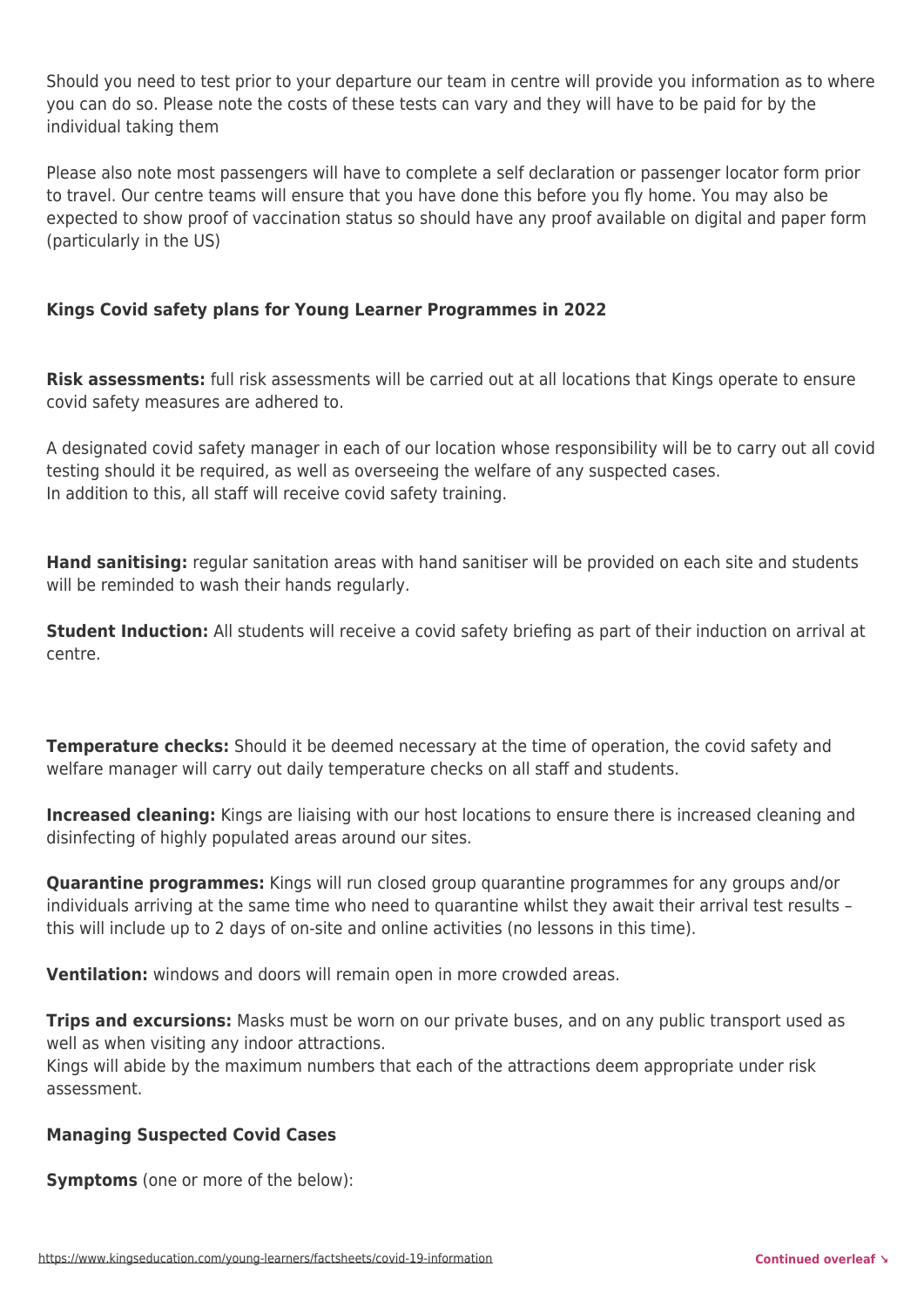Influenza-like illness (fever >100F) and at least one of the following:

persistent cough (with or without sputum), hoarseness, nasal discharge or congestion, shortness of breath, sore throat, wheezing, sneezing, loss of taste and/or smell.

#### **If a student presents symptoms**

- The student will be isolated in a room with a private bathroom\*) and be served meals in their room until PCR test result is back/or end of isolation period in case of positive result.
- The Covid safety and Welfare manager will take responsibility of supervision of the student.
- The Covid safety and Welfare manager will arrange a PCR test on behalf of the student.
- The student will be isolated in a room with a private bathroom and be served meals in their room until PCR test result is back/or end of isolation period in case of positive result.
- The Covid safety and Welfare manager will take responsibility of supervision of the student.
- The Covid safety and Welfare manager should arrange a PCR test on behalf of the student. If a student is part of a group, the Group Leader will be expected to accompany the students for the PCR test.
- Individuals who have positive test results will self-isolate for 10 days from the day of the result (a space will be provided for the student to self-isolate -note this may be at another Kings Location  $+$ any travel )

#### **Where a student shows symptoms of Covid 19**

- The student will need to isolate in a room with private bathroom\* and extra linens should be brought to the room.
- Cleaning should not take place in the room during the self-isolation period.
- Extra bin bags should be provided for the student.
- Meals will be brought to the student's door during the isolation period.

#### **Isolation Periods**

- Individuals who have positive test results will self-isolate for 6 days from the day of the result (a space will be provided for the student to self-isolate \*\*).
- Under current UK regulations those in close contact with a symptomatic person do not need to isolate.

\* Some of our centres do not have rooms with private bathrooms.

In these cases, every effort will be made to keep the student at the centre in a separate area with a bathroom for their sole use.

If this is not possible the student will be moved to another Kings Location which has private bathrooms. The individual will be responsible for any transportation costs.

\*\*should self-isolation run longer than the course length the individual will be responsible for the additional accommodation/food and staff supervision costs.

#### **Frequently asked questions**

**If Kings are unable to run the course, do I get a full refund?**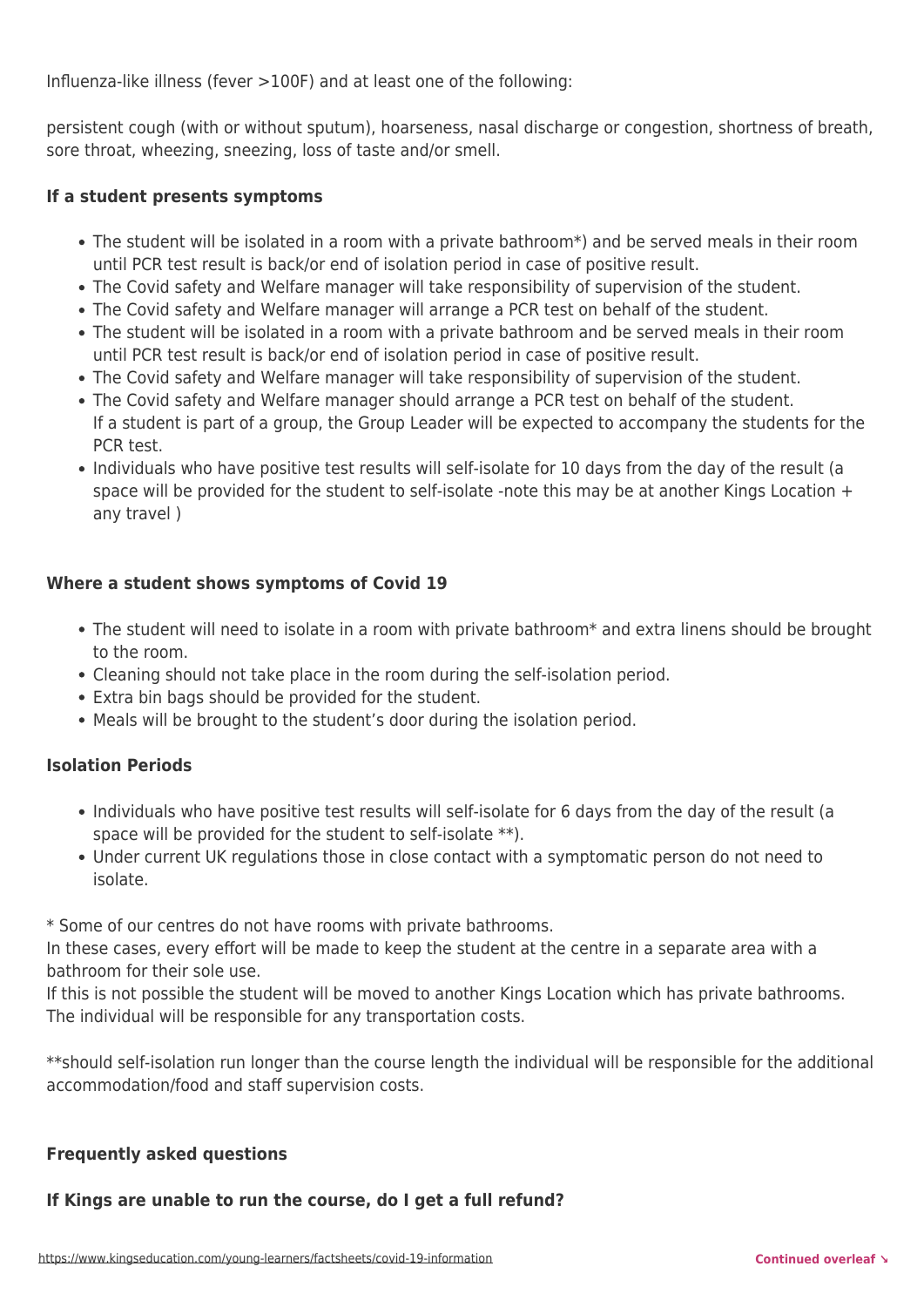Yes. Kings will offer a full refund, less bank charges, or you may choose to roll over your fees to Summer 2023.

This is also true if the UK government or government of a student's home country impose travel restrictions due to Covid 19.

## **If I test positive prior to arrival in UK or US do I get a full refund?**

Yes

## **Am I responsible for booking and paying for my own tests in order to travel into/out of UK/US?** Yes.

## **Do I need to complete a passenger locator form before travelling to the UK?**

Yes, you will need to complete a passenger locator form for each traveller which, as of 7<sup>th</sup> December, must include a reference number for the PCR test that you prebook and take on or before day 2 of arrival in the UK.

## **Do I need to bring any specific paperwork with me if I am vaccinated?**

All travellers will need to bring their vaccination proof (2 doses of a US/UK approved vaccine or 1 of Johnson and Johnson)

## **If a student contracts Covid 19 during the course will they be cared for?**

Yes.

## **What happens if a student reaches the end of their course but still has to isolate?**

Kings will continue to provide accommodation until a student finishes isolation but cost for additional nights will be passed on to a student's parents.

## **What happens to students who have to quarantine when they arrive due to government rules?**

Kings will group all arrivals who arrive on the same day together and provide online activities and or onsite activities for them as a closed group until the quarantine programme has ended. (English lessons will not be provided in this time)

#### **Do I have to wear a mask in class?**

Currently it is not mandatory to wear facemasks in class in the UK.It is however mandatory in the US. Kings advise that students bring a good supply of their own facemasks.

#### **Are there any specific covid safe measures taken on excursions?**

Currently face masks must be worn on all transport and at any indoor venue. Kings will follow attraction advice and rules on number of students allowed to enter an indoor attraction at any one time.